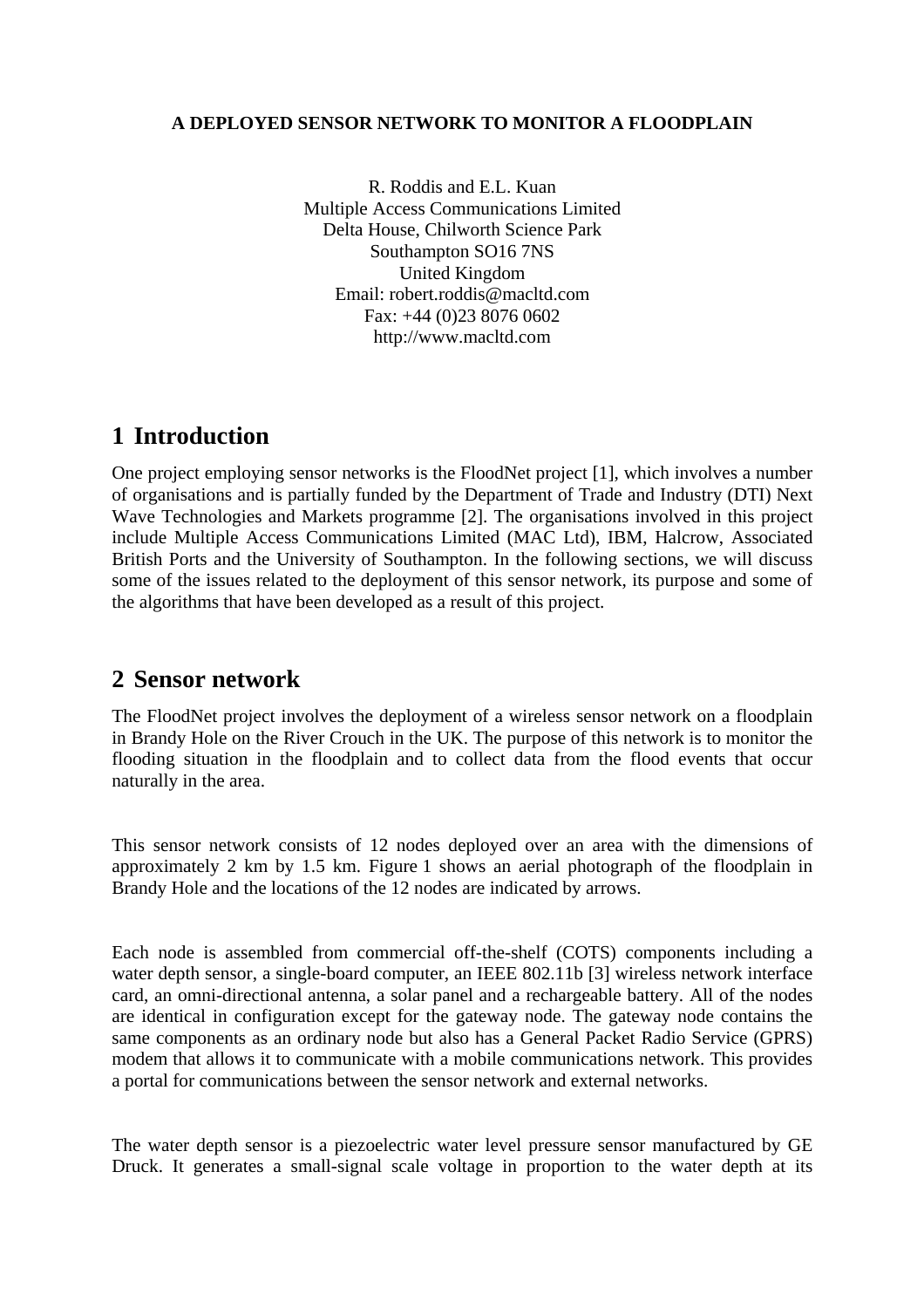particular location and a sensor reading module converts this voltage to a depth value that is stored by the processing unit. The processing unit implements various functions including simple statistical analysis of the sensor data, and provides the networking and application layers of the ad hoc network. The sensor data collected by the processor are stored until they can be delivered to the gateway node at appropriate intervals. The gateway node forwards the data gathered from all the nodes in the field to an external network for further processing by a hydrological model and they are stored for future data mining.

<span id="page-1-0"></span>

Figure 1: An aerial photograph of the floodplain in Brandy Hole showing the locations of the sensor nodes and the viable communications links between them.

As these nodes are located in a remote and largely inaccessible area, the nodes are powered by solar energy using the solar panel and the rechargeable battery within the node. The one exception is the gateway node that is mains powered. This node is considered the most critical node within the network and it is important that it is not subjected to the vagaries of solar energy and is able to remain switched on all of the time.

Sensor nodes communicate with each other by wireless means, using the IEEE 802.11b wireless technology. The deployed network has typical inter-nodal distances of 400m, and the furthest reliable communications range we have achieved in the field is about 600m, therefore nodes at the edges of the network must use nodes between themselves and the gateway as data relays when communicating with the gateway. To fulfil this requirement, the nodes form an ad hoc network, where each node aims to form as many communications links to other nodes in the network, where possible. The main restrictions on a viable communications link between any two nodes is the transmit power of each node, the minimum received signal strength and interference within the area. The nodes are configured so that they are permitted to communicate with each other, but only the gateway node may connect to networks outside of the sensor network, and it will not forward data packets from an external network to the sensor network.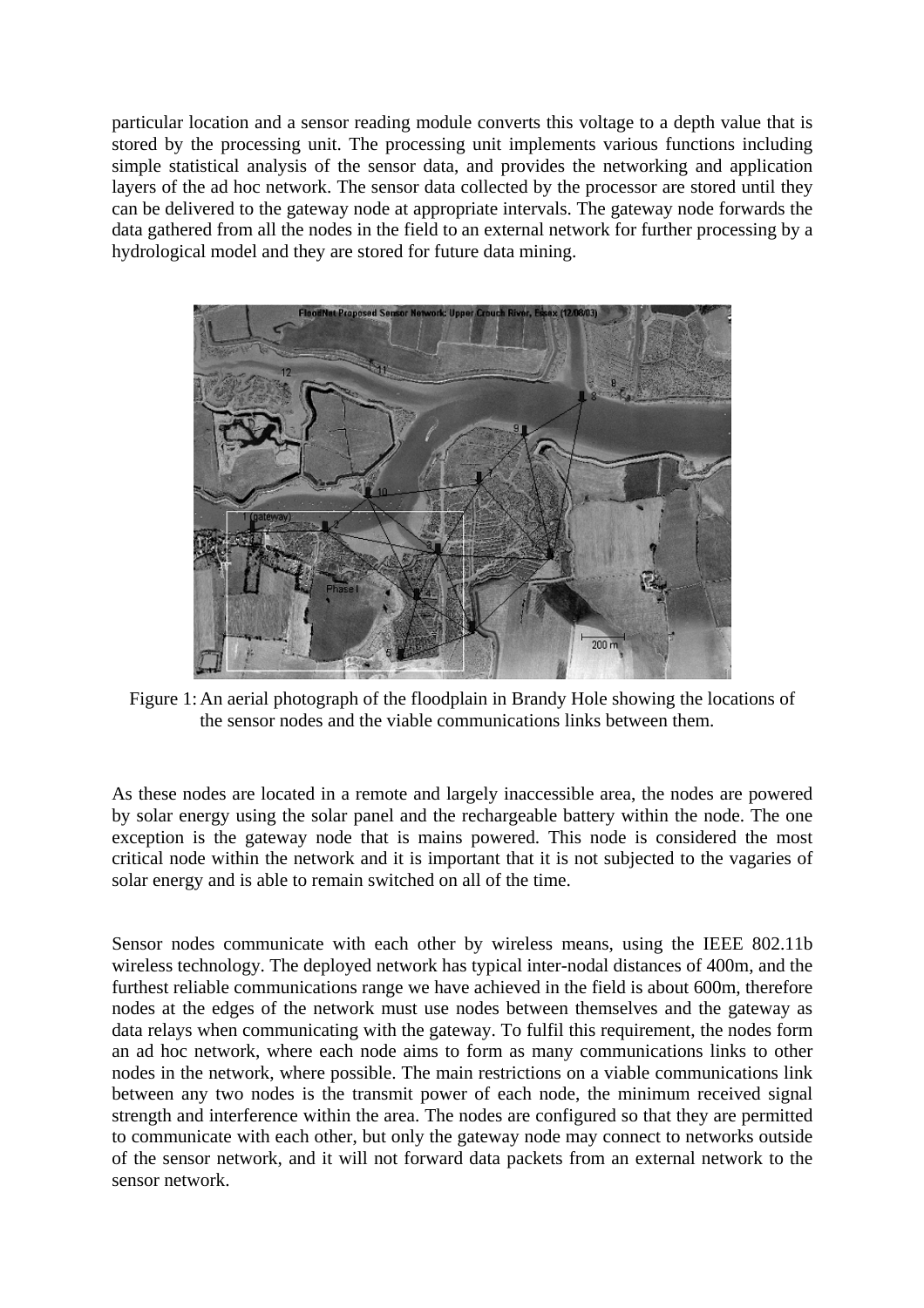The IEEE 802.11b communications protocol provides communications between two neighbouring nodes; therefore, the sensor network requires a packet routing mechanism that enables nodes to distribute the sensor data amongst themselves and to deliver the data to the gateway node. The dynamic source routing (DSR) protocol [\[4\]](#page-7-3) is a well-known routing protocol and has been implemented to provide the packet routing mechanism of the network. The DSR algorithm is based on a working document that has been submitted to the Internet Engineering Task Force (IETF) Mobile Ad Hoc Network (MANET) working group. The DSR algorithm is a routing protocol for mobile ad hoc networks that enables nodes to discover routes to other nodes within the network and to recover from broken links or node failures. The basic DSR protocol consists of two main mechanisms, route discovery and route maintenance. The route discovery process enables each node to discover routes for delivering packets to destination nodes within the network, whilst the route maintenance process enables each node to update the status of known routes and to eliminate broken routes and initiate the discovery process when required.

Although our nodes are static within the sensor network, the topology of the network changes over time as nodes turn on and off according to their sensor measurement reporting requirements and remaining battery charge. This changing network topology allied to the self-configuring and self-healing properties of the DSR algorithm implies that the nodes do not need to be pre-configured with routes or routing tables as these are learnt through the route discovery process. The algorithm also enables the nodes to cope with situations of node failure or excessive interference, allowing a node to find alternative routes, when needed. In this environment where the nodes are static, following the initial route-finding, the routing overhead should be minimal.

# **3 Node architecture**

The block schematic diagram of a node is presented in [Figure 2.](#page-3-0) The processor board hosts the majority of the components and the interfaces to the sensors, power supply system and communications components. The processor board and 802.11b wireless networking adaptor form the core of the node and is implemented as an Arm Linux-based single board computer (SBC) with a PCMCIA wireless network card. The SBC is connected to a 256 MByte Compact Flash (CF) memory card that provides writable data storage for the node.

The SBC used in the node has 64MBytes of RAM for working memory and 32MBytes of FLASH RAM for persistent storage that contains the file system for the node. This SBC uses an Intel XScale PXA250 microprocessor running at 400 MHz. At the beginning of the project, the performance and capabilities of this device were comparable to that of a high-end personal digital assistant (PDA) available at the time. The SBC was configured to run the Linux kernel and use a typical embedded Linux environment.

Wireless networking was provided by the PCMCIA-based IEEE 802.11b network interface card that used the Intersil PRISM II chipset. This chipset was well supported under Linux and can operate in all three 802.11 modes, ie, as an access point, as an access point client, and in ad hoc mode. Although the data requirements of the FloodNet network were quite low, of the order of a few tens of kilobits per second, the considerably larger usable bandwidth of 11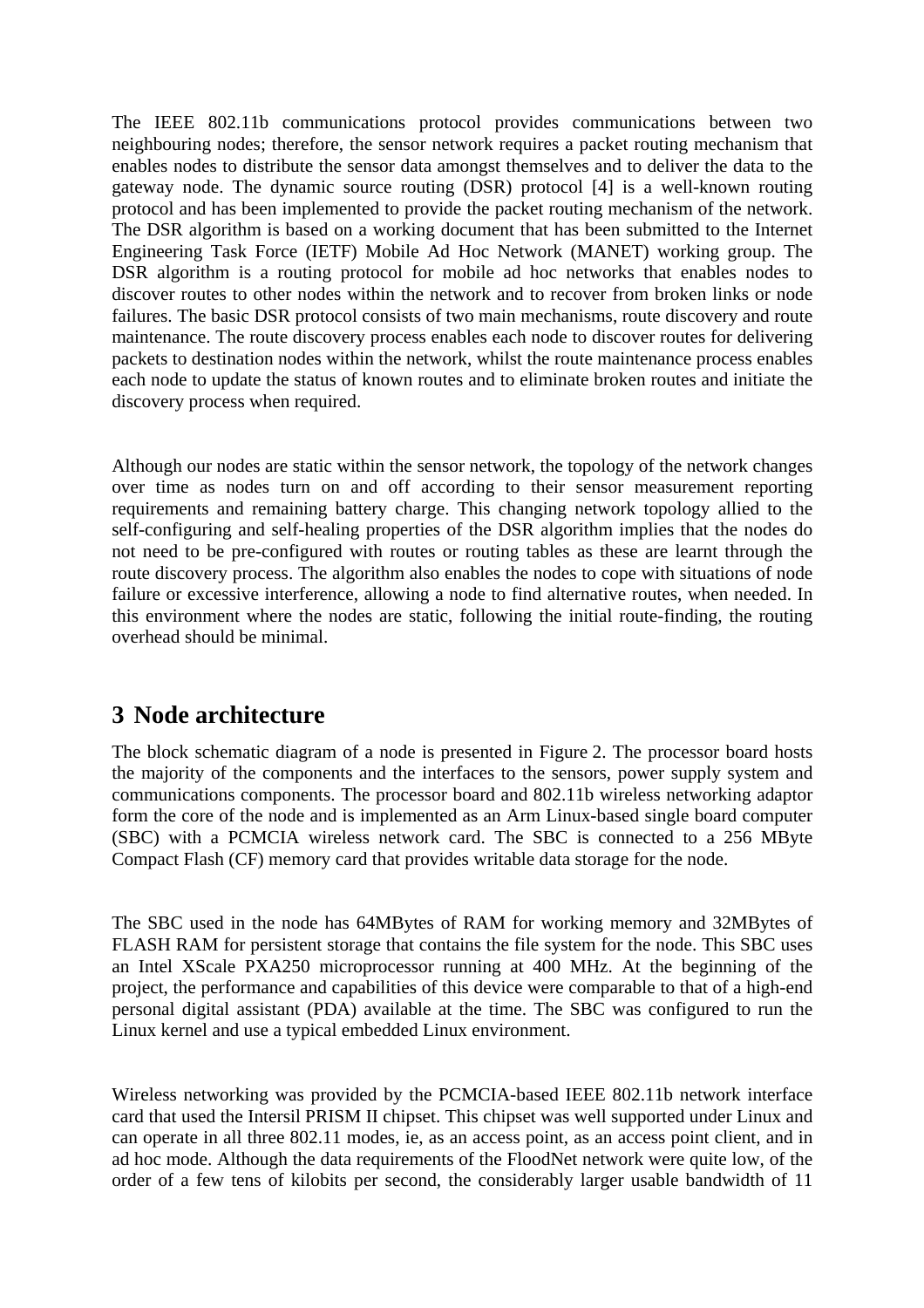Mbits/s offered by the IEEE 802.11b technology was particularly useful for supporting system diagnostics and remote administration. The FloodNet applications were written to run over an IPv4 network, therefore the choice of the lower network protocol layers did not affect the design and implementation of these applications. Considering these requirements, the 802.11b WiFi standard was chosen primarily because of its ubiquity and the existing driver support built into the Linux kernel.

The water depth sensor module used an RS232 serial port interface that implemented a simple command/response sequence to perform depth readings on demand. This was later integrated into a power monitoring microcontroller that is discussed in the next section.

<span id="page-3-0"></span>In the process of deploying the sensor network, various issues were encountered. In the following sections, we will describe some of these issues and how they were resolved.



Figure 2: The schematic of a sensor node, where the grouping of components into units, indicated by the dashed outlines, denotes a sub-assembly.

## **4 Power control**

One of the main issues with a node was that of power consumption. It was recognised from the start of the project that the power consumption of an active SBC would be considerably higher than the average available solar power, so it was necessary for the node to conserve battery power by running in a low power mode for the majority of the time. The SBC was required to support a low-power sleep mode, and be able to wake itself from sleep using a time source. Unfortunately, the sleep mode on the SBC used did not operate at a sufficiently low power, so a power control module had to be implemented to provide a programmable time-controlled power-switch to the SBC.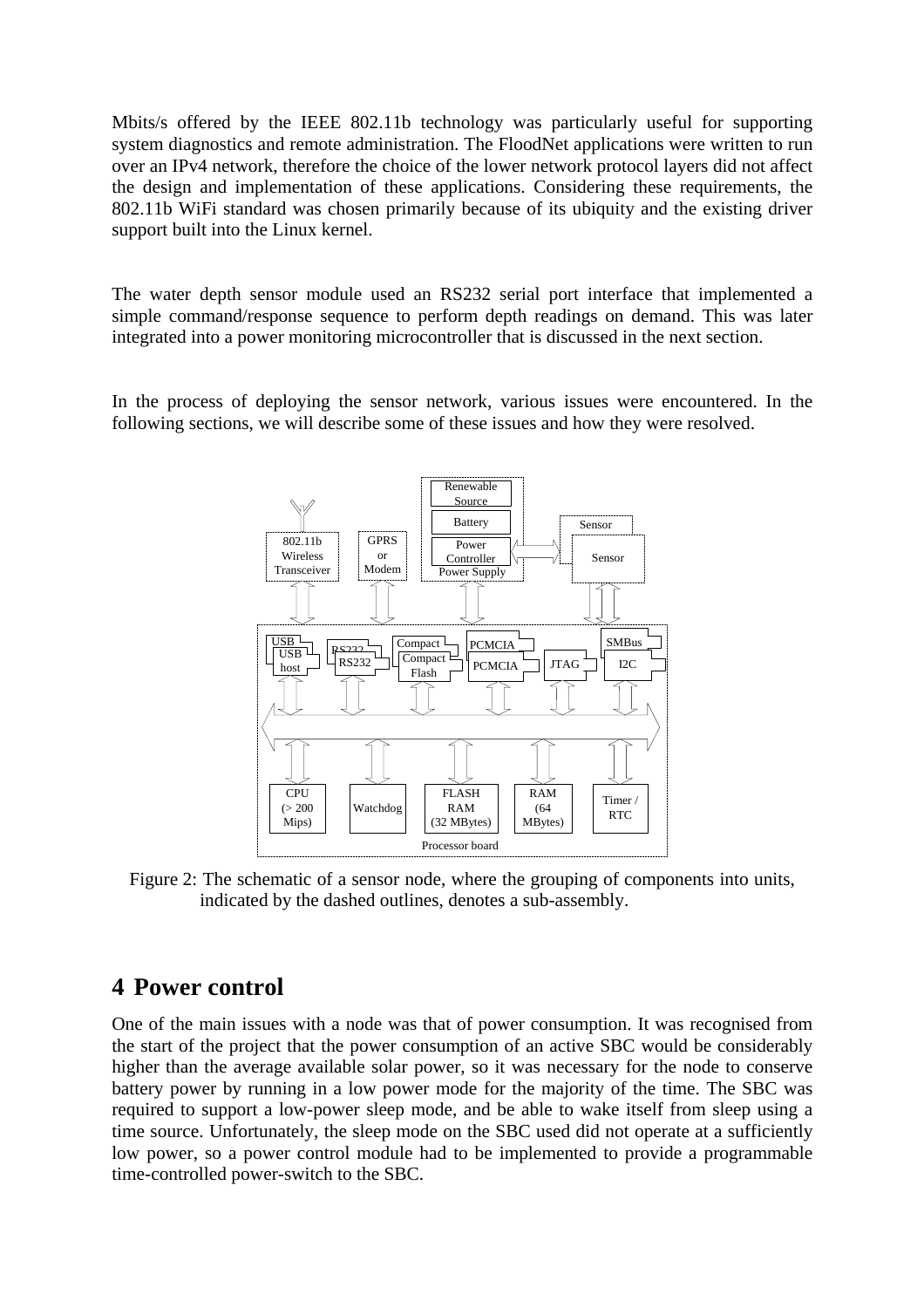The power control module was implemented as a separate unit from the SBC and used a microcontroller as a smart electronic switch that controlled the power supply to the SBC. The requirement to completely shut down the SBC raised a number of problems. Firstly, the SBC did not contain a battery-backed real time clock (RTC). Therefore, the microcontroller had to implement one to keep time for the SBC while it was switched off. Secondly, the water depth sensor had to be sampled at a rate higher than the maximum rate that a node could be switched on and off without draining the battery too quickly. Thirdly, the microcontroller had to prevent the SBC from causing a deep discharge of the lead acid battery by monitoring the battery voltage and using this information to determine whether it was safe to turn on the SBC, and whether it was safe to leave it on.

The main function of the power control module was to switch the SBC on at regular intervals and switch the SBC off again until it was required. The wake and sleep cycles were dependent on the frequency of sensor data samples required by the flood monitoring analysts. Whilst the SBC was switched on, the recorded sensor data were collected into data packets that were then delivered to the gateway node, which were then sent to an external database for further processing.

Although the wake and sleep cycles were pre-determined, they were also dependent on the available charge in the battery. At times of bad weather, especially in the winter months, there was insufficient solar energy to charge the battery. Therefore, before switching on the SBC, the microcontroller monitored the battery voltage in order to ascertain whether the battery was sufficiently charged and capable of sustaining the activities required of the SBC whilst it was switched on. A hysteresis model was used to regulate the wake and sleep cycles of the SBC. The microcontroller continuously monitored the battery voltage. If the battery voltage dropped below a level of  $v_1$ , the SBC was switched off and would not be switched on again until the battery voltage exceeded the level,  $v_2$ , where  $v_2 > v_1$ .

As explained earlier, the target sampling rate of the water depth sensor was higher than the maximum wake-sleep rate of the SBC. Therefore, the SBC could not be depended on to obtain regular and frequent samples of the sensor data. The microcontroller was adapted to read the voltage output of the depth sensor, convert the voltage to a sensor value and to store the sensor data until the next wake time of the SBC for delivery to the gateway node.

# **5 Synchronisation**

As the sensor nodes could not remain switched on all of the time, we had to ensure that the active periods of all nodes were synchronised with each other so that there were enough nodes switched on together to act as relay nodes for the delivery of data packets from the edge of the network to the gateway node. Therefore, a simple synchronisation protocol was implemented to ensure that the nodes would turn on at the same time of day. As the gateway node was mains powered it was always in the active mode. It also had a permanent connection to the Internet, and thus the network time protocol (NTP) was used to set its clock. This, in turn, was used as the reference time source to set the clocks of all other network nodes. Whenever a node connected to the gateway it would resynchronise its clock to the gateway, and then examine its sampling manifest to determine how long it should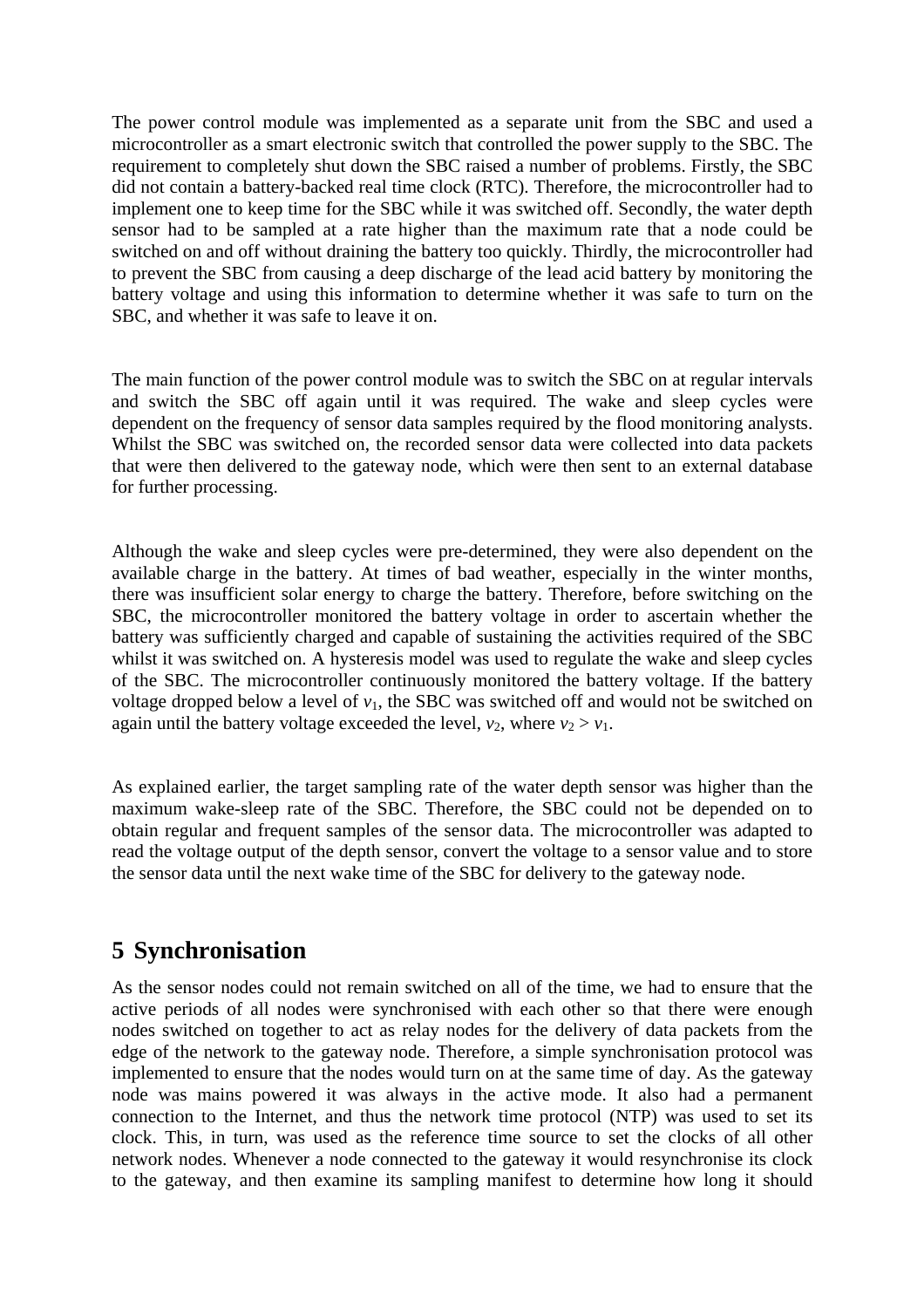remain switched on for. In the initial deployment, the entire network switched on at the same time for a period of five minutes every three hours to transmit data back to the gateway, except at 15:00 when the entire network switched on for 30 minutes to provide a maintenance window, and allow re-synchronisation for nodes that have lost contact with the rest of the network.

As the non-gateway nodes were switched on and off in time with one another, a node that could not communicate directly with the gateway would be unable to communicate with the gateway if, while it was turned on, sufficient intermediate nodes in the routes to the gateway remained switched off to prevent establishing any route to the gateway. This could happen, for example, because an intermediate node was forced to remain switched off until its battery was charged to a safe operating voltage. Therefore, it was necessary for the nodes to have a mechanism to detect that they were out of step with the network, and then resynchronise to the gateway node, even if the local clock within a node was reset. This was achieved as follows.

If a node failed to connect to the gateway five times in succession, it decided that it was no longer synchronised with the rest of the network. It would conclude that its clock was inaccurate and enter a search mode to resynchronise with the gateway. The node achieved resynchronisation by searching for the maintenance period, attempting to contact the gateway every 25 minutes, and remaining switched on for 3 minutes. [Figure 3](#page-5-0) shows the timing relationship between the normal node activity cycle (shown as a solid line) and the searching cycle (shown as a dashed line). Because the period of the search pattern, 28 minutes, is less than the duration of the maintenance window, 30 minutes, there would always be at least one occurrence of a node in the search pattern turning on at the same time as the maintenance period in the rest of the network. Once the node made contact with the gateway it reset its clock and determined that it had successfully resynchronised with the network. Using this simple algorithm it could take up to one day per hop from the gateway to achieve resynchronisation.



<span id="page-5-0"></span>Figure 3: The timing relationship between the resynchronisation search pattern (dashed), in which the node is turned on for three minutes every 25 minutes, and the normal activity scheme (solid), in which the node turns on for five minutes every three hours, except at 15:00hrs when it remains on for 30 minutes.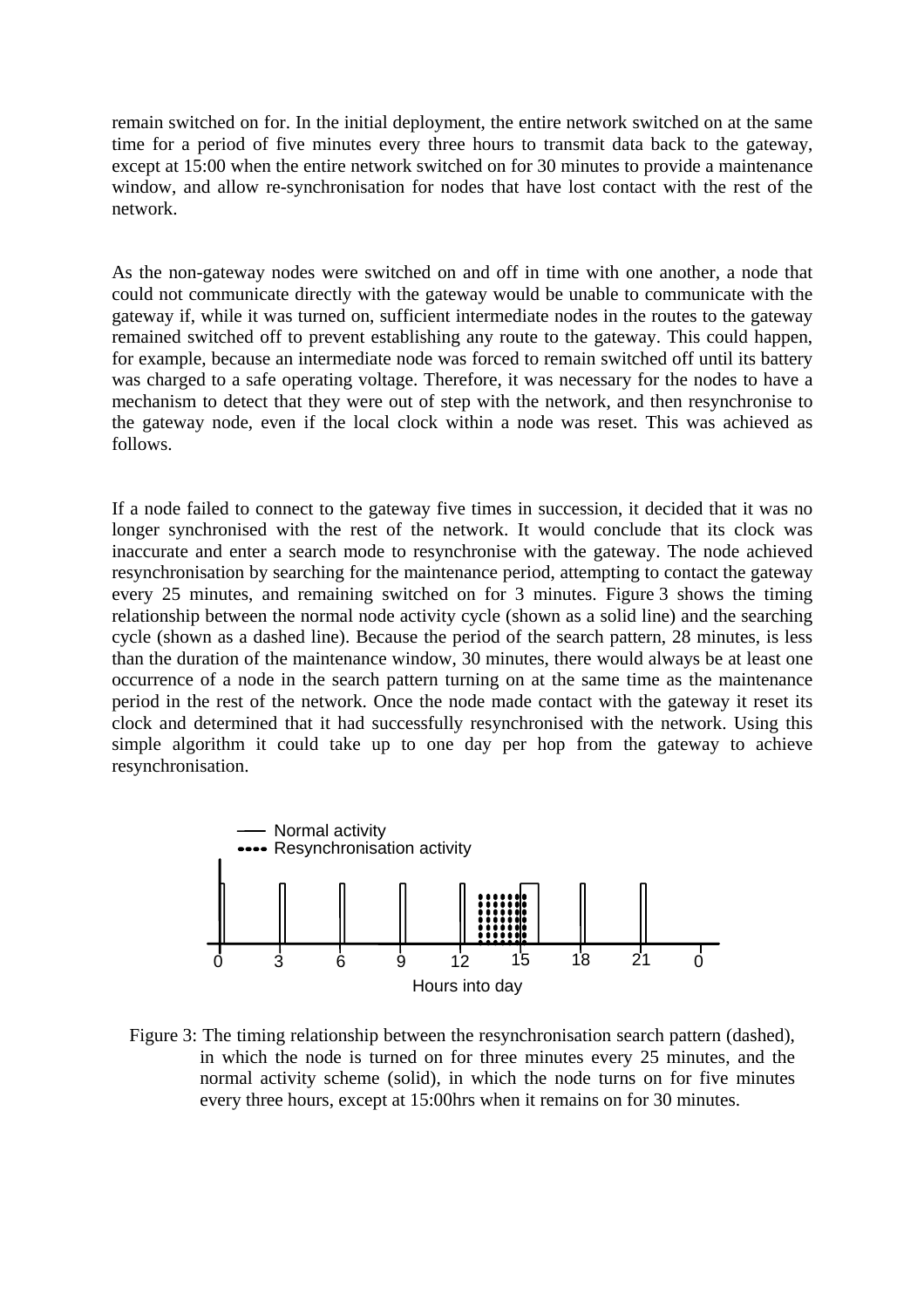## **6 Deployment**

Choosing the network deployment sites was supported by a proprietary 802.11b WiFi simulator that we have developed to model the 802.11b physical layer. The simulator incorporates digital terrain maps of the deployment area and takes into account the impact of terrain on radio propagation. This allowed us to investigate the suitability of a particular network deployment from a communications standpoint before physically installing the nodes.

The results from this simulator, shown in [Figure 4,](#page-6-0) encouraged us to change the initial deployment sites of the original five nodes in the first phase of deployment to improve the available network connectivity. In [Figure 4](#page-6-0) a, the simulator predicted a unidirectional link between Node 4 and Node 2, which would not work with the inherently bidirectional 802.11b network protocol. This effectively made the proposed network a single line of nodes, where if any one node failed, all nodes beyond that point would lose contact with the gateway. By repositioning Node 5, as shown in [Figure 4](#page-6-0) b, we re-organised the layout of the network such that any one node could always communicate with at least two other nodes in case of failure.



. a) Simulation of original node layout shows a unidirectional link between Node 4 and Node 2



b) Revised node layout where all nodes have links to at least two other nodes.

<span id="page-6-0"></span>Figure 4: Results from the simulator showing possible communication links between the nodes.

# **7 Conclusion**

In this paper, we have presented the issues related to the deployment of a practical wireless sensor network for collecting floodplain data on a tidal floodplain in Brandy Hole on the River Crouch in the UK. A number of issues that were encountered during deployment were discussed, including energy conservation and network synchronisation. The solutions that were implemented were presented.